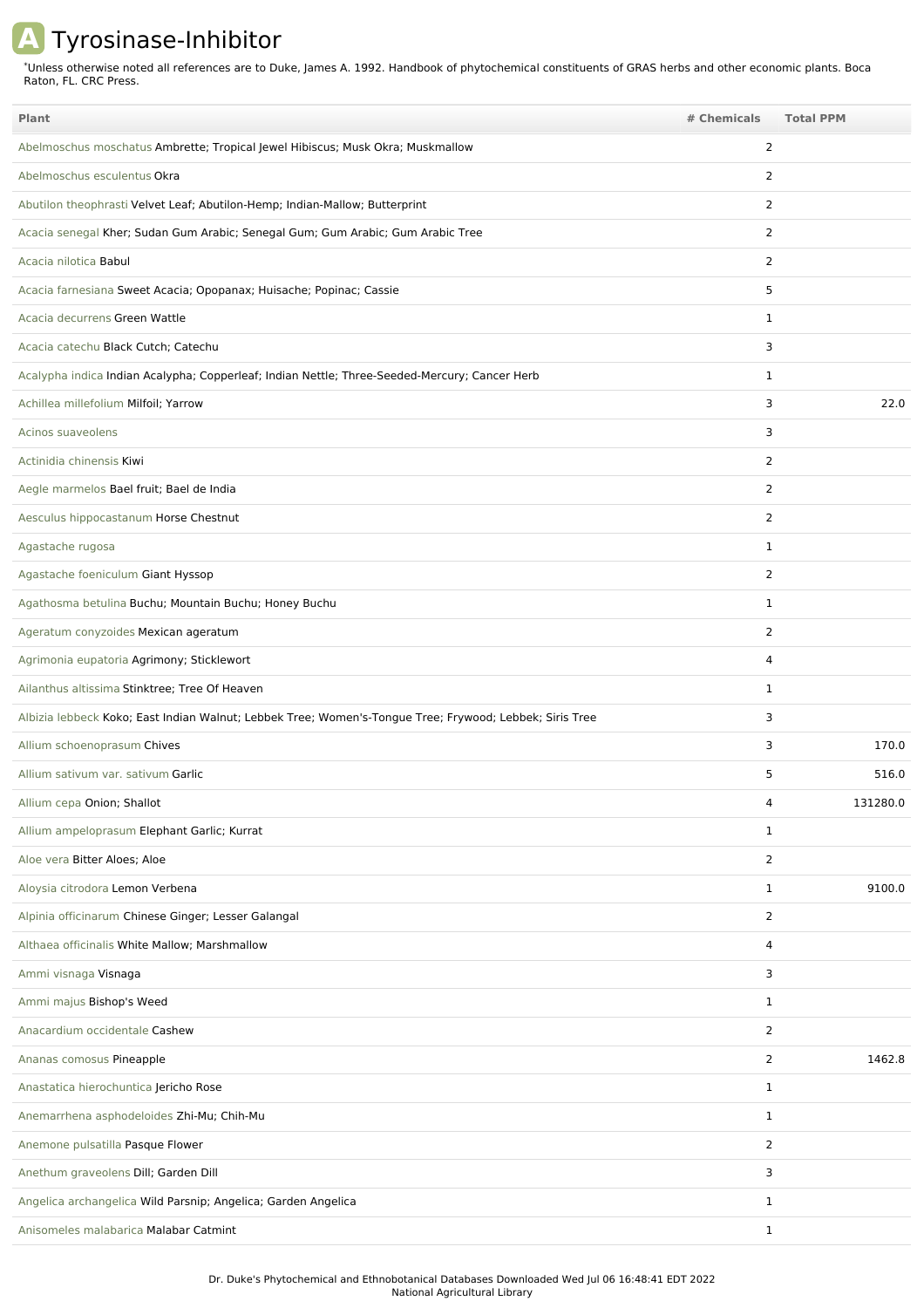| Plant                                                                                                                                                               | # Chemicals    | <b>Total PPM</b>     |
|---------------------------------------------------------------------------------------------------------------------------------------------------------------------|----------------|----------------------|
| Annona muricata Soursop                                                                                                                                             | 2              |                      |
| Anogeissus latifolia Gum Ghatti                                                                                                                                     | 1              |                      |
| Apium graveolens Celery                                                                                                                                             | 5              |                      |
| Arachis hypogaea Groundnut; Peanut                                                                                                                                  | 3              | 48.0                 |
| Araucaria bidwillii Monkey puzzle                                                                                                                                   | 1              |                      |
| Arbutus unedo Strawberry Tree; Arbutus                                                                                                                              | $\mathbf{1}$   | 54000.0              |
| Arctium lappa Great Burdock; Burdock; Gobo                                                                                                                          | 1              |                      |
| Arctostaphylos uva-ursi Bearberry; Uva Ursi                                                                                                                         | 4              | 306000.0             |
| Ardisia japonica Marlberry                                                                                                                                          | 1              |                      |
| Arisaema consanguineum Chinese Jack-In-The-Pulpit                                                                                                                   | $\mathbf{1}$   |                      |
| Armoracia rusticana Horseradish                                                                                                                                     | 2              |                      |
| Artemisia salsoloides                                                                                                                                               | 1              |                      |
| Artemisia herba-alba Desert Wormwood                                                                                                                                | 1              |                      |
| Artemisia dracunculus Tarragon                                                                                                                                      | 6              | 380.0                |
| Artemisia annua Sweet Annie; Qinghao; Sweet Wormwood (GRIN); Annual Mugwort (GRIN); Annual Wormwood (GRIN)                                                          | 3              |                      |
| Artemisia absinthium Wormwood                                                                                                                                       | 2              |                      |
| Artocarpus altilis Breadfruit                                                                                                                                       | $\mathbf{1}$   |                      |
| Asclepias syriaca Milkweed                                                                                                                                          | $\mathbf{1}$   |                      |
| Asimina triloba Pawpaw                                                                                                                                              | $\mathbf{1}$   |                      |
| Aspalathus linearis Kaffree Tea; Red Bush Tea; Rooibos                                                                                                              | 5              |                      |
| Asparagus officinalis Asparagus                                                                                                                                     | $\overline{2}$ |                      |
| Astragalus membranaceus Huang-Chi; Huang Qi                                                                                                                         | 2              |                      |
| Avena sativa Oats                                                                                                                                                   | 3              | 620.0                |
| Averrhoa carambola Carambola; Star Fruit                                                                                                                            | 1              |                      |
| Azadirachta indica Neem                                                                                                                                             | 2              | 6000.0               |
| Barosma betulina Buchu                                                                                                                                              | $\mathbf{1}$   |                      |
| Basella alba Vinespinach                                                                                                                                            | $\overline{2}$ |                      |
| Berberis vulgaris Barberry                                                                                                                                          | $\overline{2}$ |                      |
| Beta vulgaris Beetroot; Garden Beet; Beet; Sugar Beet                                                                                                               | 3              |                      |
| Borago officinalis Talewort; Borage; Beeplant; Beebread                                                                                                             | $\overline{2}$ |                      |
| Brassica pekinensis Chinese Cabbage                                                                                                                                 | $\mathbf{1}$   | 14.0                 |
| Brassica oleracea var. sabellica I. Kitchen Kale; Scotch Kale; Curly Kale; Kale                                                                                     | 2              | 126.0                |
| Brassica oleracea var. italica Calabrese; Sprouting Broccoli; Cape Broccoli; Winter Broccoli; Broccoli; Purple Cauliflower;<br>Asparagus Broccoli; Heading Broccoli | 4              |                      |
| Brassica oleracea var. gemmifera Brussel-Sprout; Brussels-Sprouts                                                                                                   | $\overline{2}$ | 74.0                 |
| Brassica oleracea var. capitata I. Red Cabbage; Cabbage; White Cabbage                                                                                              | 5              | 818.0                |
| Brassica oleracea var. botrytis I. Cauliflower                                                                                                                      | 4              | 168.0                |
| Brassica oleracea Kohlrabi                                                                                                                                          |                | 3 200.15999999999997 |
| Brassica nigra Black Mustard                                                                                                                                        | $\overline{2}$ |                      |
| Caesalpinia pulcherrima Bird Of Paradise                                                                                                                            | 2              |                      |
| Calamintha nepeta Turkish Calamint                                                                                                                                  | $\mathbf{1}$   |                      |
| Calendula officinalis Calendula; Pot-Marigold                                                                                                                       | 3              |                      |
| Callicarpa americana French Mulberry; American Beauty Berry; Beauty Berry                                                                                           | $\mathbf{1}$   |                      |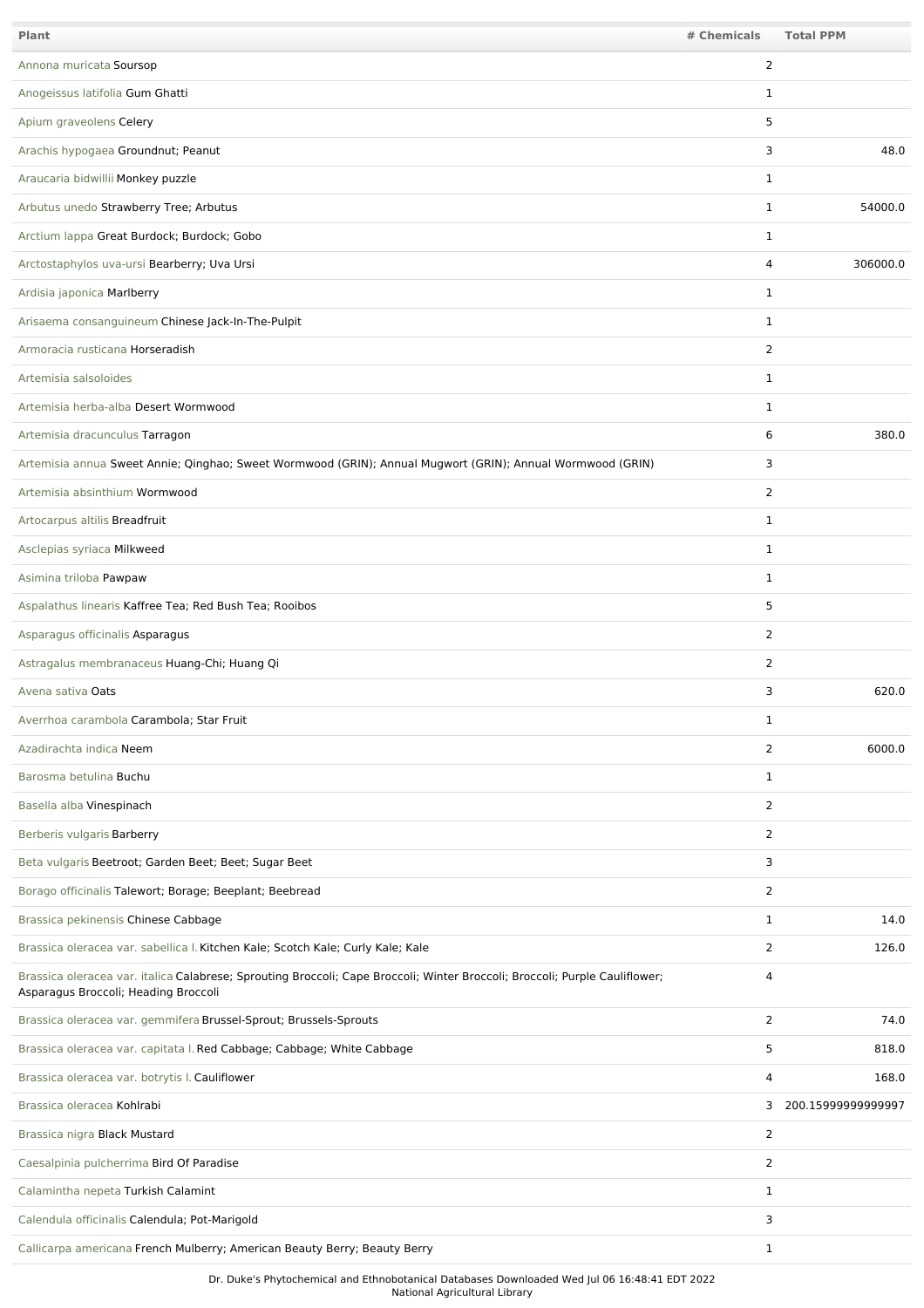| <b>Plant</b>                                                                                                                                                                                                                                                                                                                                                | # Chemicals    | <b>Total PPM</b> |
|-------------------------------------------------------------------------------------------------------------------------------------------------------------------------------------------------------------------------------------------------------------------------------------------------------------------------------------------------------------|----------------|------------------|
| Camellia sinensis Tea                                                                                                                                                                                                                                                                                                                                       | 6              | 38400.0          |
| Camptotheca acuminata Happy Tree                                                                                                                                                                                                                                                                                                                            | 1              |                  |
| Cananga odorata Ylang-Ylang; Cananga                                                                                                                                                                                                                                                                                                                        | $\overline{2}$ |                  |
| Cannabis sativa Marijuana; Indian Hemp; Marihuana; Hemp                                                                                                                                                                                                                                                                                                     | 1              |                  |
| Capparis spinosa Caperbush; Caper                                                                                                                                                                                                                                                                                                                           | 1              |                  |
| Capsella bursa-pastoris Shepherd's Purse                                                                                                                                                                                                                                                                                                                    | 1              |                  |
| Capsicum frutescens Tabasco; Cayenne; Spur Pepper; Red Chili; Hot Pepper; Chili                                                                                                                                                                                                                                                                             | 5              | 1206.0           |
| Capsicum annuum Cherry Pepper; Bell Pepper; Sweet Pepper; Cone Pepper; Paprika; Green Pepper                                                                                                                                                                                                                                                                | 3              | 158.0            |
| Carica papaya Papaya                                                                                                                                                                                                                                                                                                                                        | 1              |                  |
| Carthamus tinctorius Safflower                                                                                                                                                                                                                                                                                                                              | 1              | 1.12             |
| Carum carvi Kummel (Ger.); Comino (Sp.); Caraway; Carum; Comino de prado (Sp.)                                                                                                                                                                                                                                                                              | 5              |                  |
| Castanea sativa European Chestnut                                                                                                                                                                                                                                                                                                                           | 3              |                  |
| Catalpa ovata Kisasage; Hsin-Pa-Pi                                                                                                                                                                                                                                                                                                                          | 1              |                  |
| Catalpa bignonioides Indian bean                                                                                                                                                                                                                                                                                                                            | 2              |                  |
| Catharanthus roseus Madagascar Periwinkle; Rosy Periwinkle                                                                                                                                                                                                                                                                                                  | 3              |                  |
| Cedrus deodora Deodar Cedar                                                                                                                                                                                                                                                                                                                                 | $\mathbf{1}$   |                  |
| Ceiba pentandra Kapok; Silk-Cotton Tree                                                                                                                                                                                                                                                                                                                     | 2              |                  |
| Centaurea cyanus Bachelor's Button; Cornflower                                                                                                                                                                                                                                                                                                              | 5              |                  |
| Centaurea calcitrapa Star-Thistle                                                                                                                                                                                                                                                                                                                           | $\mathbf{1}$   |                  |
| Centaurium erythraea Centaury                                                                                                                                                                                                                                                                                                                               | 2              |                  |
| Centella asiatica Pennywort; Gotu Kola                                                                                                                                                                                                                                                                                                                      | 2              |                  |
| Ceratonia siliqua St.John's-Bread; Locust Bean; Carob                                                                                                                                                                                                                                                                                                       | 2              |                  |
| Chimaphila umbellata Pipsissewa; King's Cure                                                                                                                                                                                                                                                                                                                | $\overline{2}$ | 150000.0         |
| Chrysanthemum x morifolium Florist's Chrysanthemum; Mum; Ju Hua (Pinyin); Chrysanthemum                                                                                                                                                                                                                                                                     | 3              |                  |
| Chrysanthemum parthenium Feverfew                                                                                                                                                                                                                                                                                                                           | 2              |                  |
| Cichorium intybus Chicory; Witloof; Succory                                                                                                                                                                                                                                                                                                                 | $\overline{2}$ |                  |
| Cichorium endivia Escarole; Endive                                                                                                                                                                                                                                                                                                                          | $\mathbf{1}$   |                  |
| Cinchona pubescens Quinine; Red Cinchona; Red Peruvian-Bark; Redbark                                                                                                                                                                                                                                                                                        | $\mathbf{1}$   |                  |
| Cinnamomum verum Ceylon Cinnamon; Cinnamon                                                                                                                                                                                                                                                                                                                  | 5              | 121032.0         |
| Cinnamomum camphora Ho Leaf; Camphor                                                                                                                                                                                                                                                                                                                        | 4              |                  |
| Cinnamomum aromaticum Saigon Cinnamon; Zimtcassie (Ger.); Canelle de Cochinchine (Fr.); Cassia Bark; China Junk<br>Cassia; Canela de la China (Sp.); Cassia Lignea; Chinesischer Zimtbaum (Ger.); Kashia-Keihi (Jap.); Canelero chino (Sp.);<br>Cassia; Chinese Cassia; Chinese Cinnamon; Chinazimt (Ger.); Cannelier de Chine (Fr.); Cannelier Casse (Fr.) | 5              | 44900.0          |
| Cistus ladaniferus Rockrose; Labdanum; Gum Cistus; Ambreine                                                                                                                                                                                                                                                                                                 | $\overline{2}$ | 15680.0          |
| Citrullus lanatus Watermelon                                                                                                                                                                                                                                                                                                                                | $\mathbf{1}$   |                  |
| Citrullus colocynthis Colocynth                                                                                                                                                                                                                                                                                                                             | $\overline{2}$ |                  |
| Citrus sinensis Orange                                                                                                                                                                                                                                                                                                                                      | 3              | 64.0             |
| Citrus reticulata Tangerine; Mandarin                                                                                                                                                                                                                                                                                                                       | 1              | 4.0              |
| Citrus paradisi Grapefruit                                                                                                                                                                                                                                                                                                                                  | 4              | 106.0            |
| Citrus mitis Calamondin; Calamansi                                                                                                                                                                                                                                                                                                                          | 1              |                  |
| Citrus medica Citron                                                                                                                                                                                                                                                                                                                                        | $\mathbf{1}$   |                  |
| Citrus limon Lemon                                                                                                                                                                                                                                                                                                                                          | 3              | 204.0            |
| Citrus aurantium Bitter Orange; Petitgrain                                                                                                                                                                                                                                                                                                                  | 4              |                  |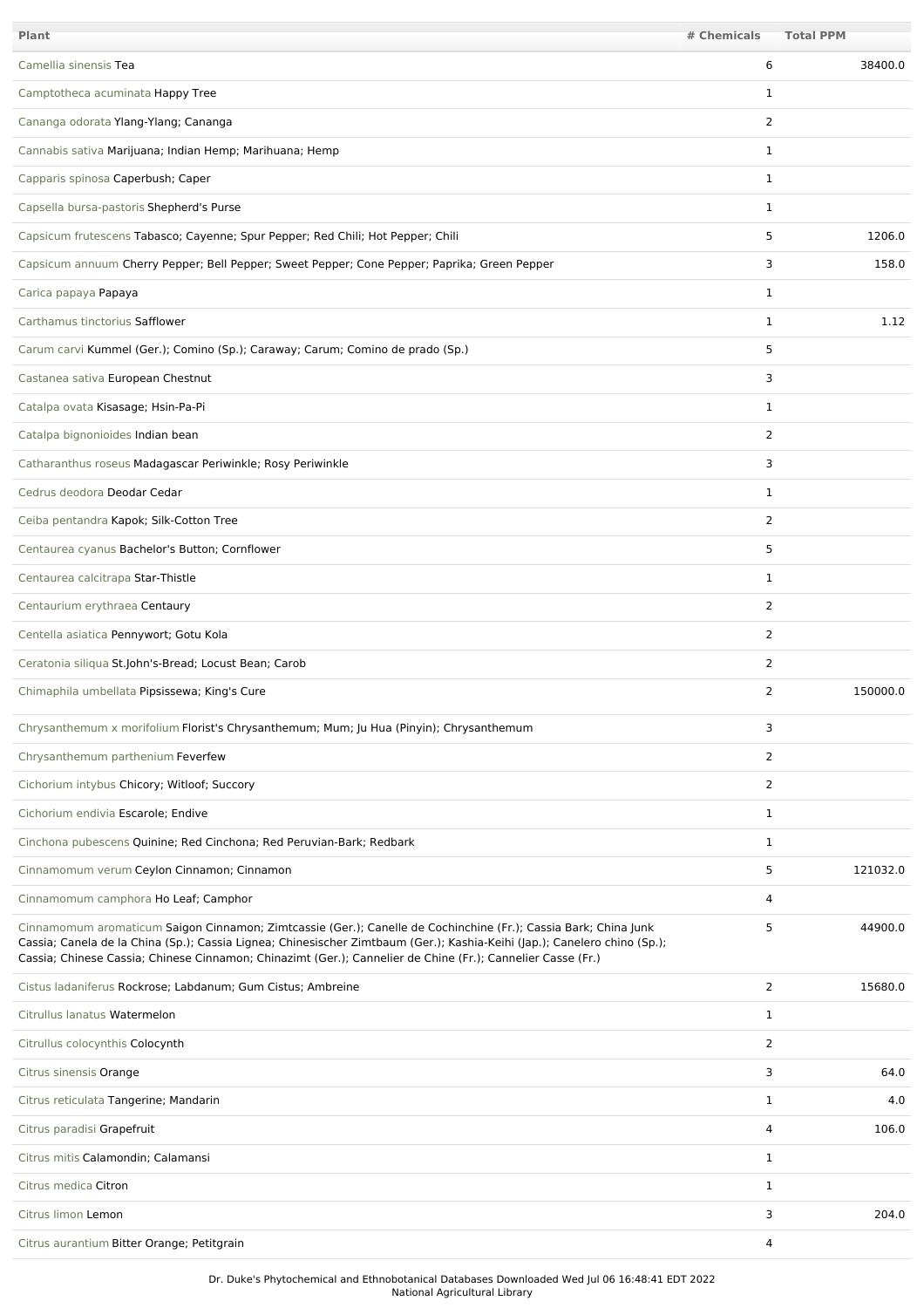| Plant                                                                                                    | # Chemicals    | <b>Total PPM</b> |         |
|----------------------------------------------------------------------------------------------------------|----------------|------------------|---------|
| Citrus aurantiifolia Lime                                                                                | 1              |                  |         |
| Cnicus benedictus Blessed Thistle                                                                        | 5              |                  |         |
| Cocos nucifera Cocotero (Sp.); Coconut; Copra; Kokospalme (Ger.); Nariyal; Coconut Palm                  | $\mathbf{1}$   |                  |         |
| Coffea arabica Coffee                                                                                    | 2              |                  |         |
| Cola acuminata Abata Cola                                                                                | $\mathbf{1}$   |                  |         |
| Colchicum autumnale Meadow Saffron; Autumn Crocus                                                        | $\mathbf{1}$   |                  |         |
| Commelina communis Common dayflower                                                                      | $\mathbf{1}$   |                  |         |
| Commiphora wightii Indian Bdellium-Tree; Guggul                                                          | $\mathbf{1}$   |                  |         |
| Commiphora myrrha African Myrrh; Somali Myrrh; Myrrh; Herabol Myrrh; Myrrhe (Fr., Ger.); Mirra (Sp. It.) | 2              |                  |         |
| Consolida ajacis Larkspur                                                                                | 2              |                  |         |
| Conyza canadensis Hogweed; Butterweed; Horseweed                                                         | $\mathbf{1}$   |                  |         |
| Coriandrum sativum Coriander; Chinese Parsley; Cilantro                                                  | 4              |                  | 1958.0  |
| Coriaria thymifolia Shanshi; Ground Toot                                                                 | $\mathbf{1}$   |                  |         |
| Coriaria myrtifolia Mealy Tree                                                                           | $\mathbf{1}$   |                  |         |
| Cornus mas Sorbet; Cornelian Cherry                                                                      | 2              |                  |         |
| Cornus florida American Dogwood                                                                          | 2              |                  |         |
| Corylus avellana Hazel; European Hazel; European Filbert; Cobnut; English Filbert                        | 2              |                  |         |
| Corylus americana American Hazel; American Filbert                                                       | $\mathbf{1}$   |                  |         |
| Crataegus rhipidophylla Hawthorn                                                                         | $\mathbf{1}$   |                  |         |
| Crataegus monogyna Hawthorn; English Hawthorn                                                            | 2              |                  |         |
| Crataegus laevigata Hawthorn; Woodland Hawthorn; English Hawthorn; Whitethorn                            | $\mathbf{1}$   |                  |         |
| Crataegus cuneata Hawthorn                                                                               | $\mathbf{1}$   |                  |         |
| Crocus sativus Saffron                                                                                   | $\overline{2}$ |                  |         |
| Cucumis melo Muskmelon; Nutmeg Melon; Melon; Netted Melon; Persian Melon; Cantaloupe                     | 2              |                  |         |
| Cucurbita pepo Pumpkin                                                                                   | $\overline{2}$ |                  |         |
| Cuminum cyminum Cumin                                                                                    | $\overline{2}$ |                  | 37022.0 |
| Curcuma longa Turmeric; Indian Saffron                                                                   | 4              |                  | 690.0   |
| Cuscuta reflexa Amarbel                                                                                  | $\mathbf{1}$   |                  |         |
| Cyamopsis tetragonoloba Siam-Bean; Guar; Cluster-Bean                                                    | 4              |                  |         |
| Cydonia oblonga Quince                                                                                   | $\mathbf{1}$   |                  |         |
| Cymbopogon winterianus Java Citronella; Mahapengiri                                                      | $\overline{2}$ |                  | 56.0    |
| Cymbopogon flexuosus East Indian Lemongrass                                                              | $\mathbf{1}$   |                  | 17000.0 |
| Cymbopogon citratus West Indian Lemongrass; Lemongrass                                                   | 2              |                  | 57960.0 |
| Cynara cardunculus Artichoke                                                                             | $\mathbf{1}$   |                  |         |
| Cytisus scoparius Scotch Broom                                                                           | $\mathbf{1}$   |                  |         |
| Daemonorops draco Dragon's Blood                                                                         | $\overline{2}$ |                  |         |
| Daphne genkwa Yuan Hua                                                                                   | $\mathbf{1}$   |                  |         |
| Daucus carota Carrot                                                                                     | 7              |                  | 800.0   |
| Digitalis purpurea Purple Foxglove                                                                       | $\overline{2}$ |                  |         |
| Diospyros virginiana American Persimmon                                                                  | $\overline{2}$ |                  |         |
| Dodonaea viscosa Hopwood                                                                                 | $\overline{2}$ |                  |         |
| Drimys winteri Winter's Bark                                                                             | $\overline{2}$ |                  |         |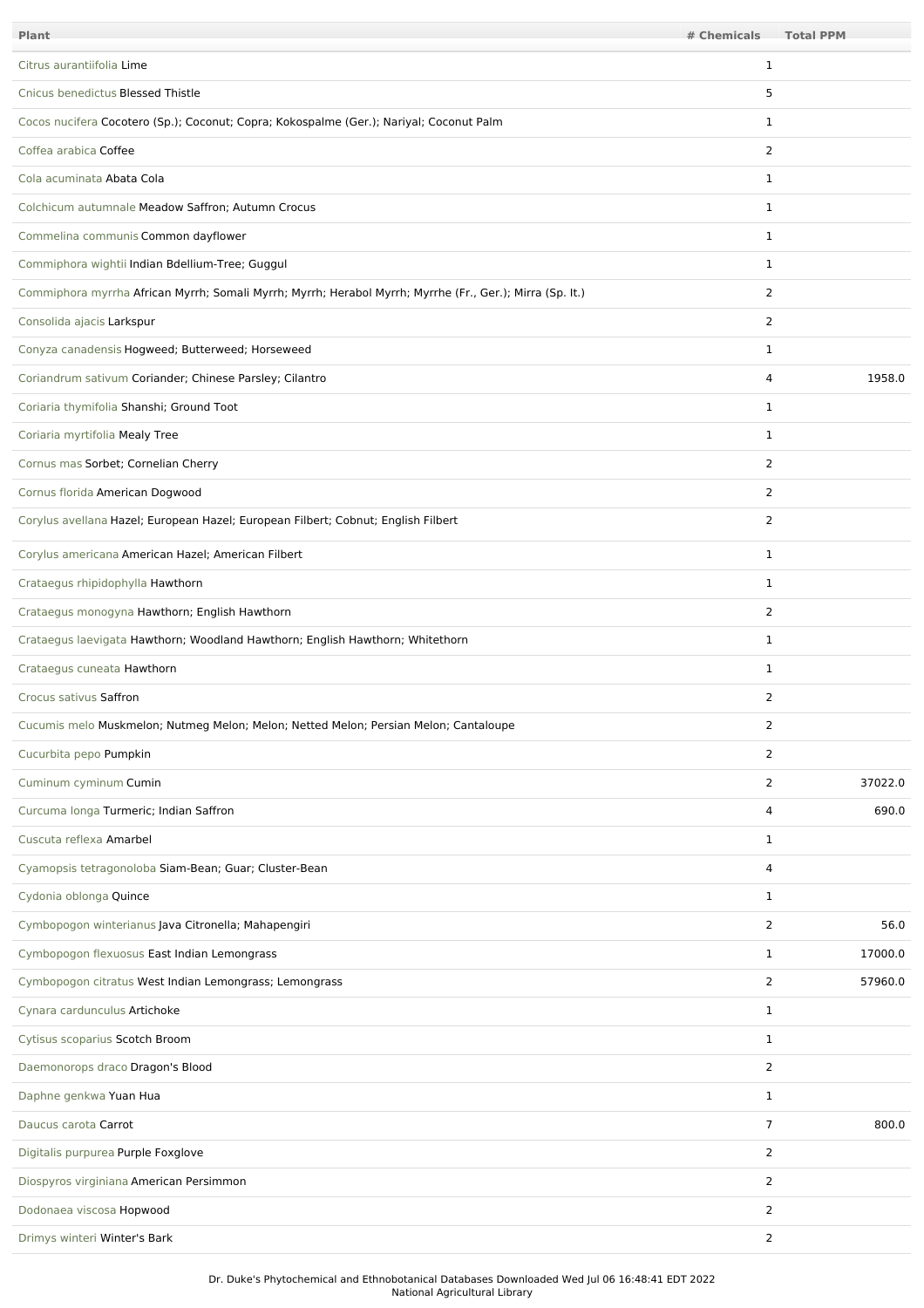| Plant                                                                                                                                                                                                                                                                                                                                                                                                                                                                                                                                                                                                                                                                                                                                                                                                                                                                                                                                                                                                                                                                                                                                                                                                                                                                                                                                                                                                                                                                                                                                                                                                                                                                                                                                                                                                                                                                                                                                                                                                                                                             | # Chemicals    | <b>Total PPM</b> |
|-------------------------------------------------------------------------------------------------------------------------------------------------------------------------------------------------------------------------------------------------------------------------------------------------------------------------------------------------------------------------------------------------------------------------------------------------------------------------------------------------------------------------------------------------------------------------------------------------------------------------------------------------------------------------------------------------------------------------------------------------------------------------------------------------------------------------------------------------------------------------------------------------------------------------------------------------------------------------------------------------------------------------------------------------------------------------------------------------------------------------------------------------------------------------------------------------------------------------------------------------------------------------------------------------------------------------------------------------------------------------------------------------------------------------------------------------------------------------------------------------------------------------------------------------------------------------------------------------------------------------------------------------------------------------------------------------------------------------------------------------------------------------------------------------------------------------------------------------------------------------------------------------------------------------------------------------------------------------------------------------------------------------------------------------------------------|----------------|------------------|
| Dryopteris filix-mas Male Fern                                                                                                                                                                                                                                                                                                                                                                                                                                                                                                                                                                                                                                                                                                                                                                                                                                                                                                                                                                                                                                                                                                                                                                                                                                                                                                                                                                                                                                                                                                                                                                                                                                                                                                                                                                                                                                                                                                                                                                                                                                    | $\mathbf{1}$   |                  |
| Echinacea spp Coneflower; Echinacea                                                                                                                                                                                                                                                                                                                                                                                                                                                                                                                                                                                                                                                                                                                                                                                                                                                                                                                                                                                                                                                                                                                                                                                                                                                                                                                                                                                                                                                                                                                                                                                                                                                                                                                                                                                                                                                                                                                                                                                                                               | $\overline{2}$ |                  |
| Echinacea purpurea Eastern Purple-Coneflower; Echinacea; Purple-Coneflower                                                                                                                                                                                                                                                                                                                                                                                                                                                                                                                                                                                                                                                                                                                                                                                                                                                                                                                                                                                                                                                                                                                                                                                                                                                                                                                                                                                                                                                                                                                                                                                                                                                                                                                                                                                                                                                                                                                                                                                        | $\overline{2}$ |                  |
| Echinacea angustifolia Echinacea; Narrow Leaf Purple-Coneflower; Narrow Leaf Echinacea                                                                                                                                                                                                                                                                                                                                                                                                                                                                                                                                                                                                                                                                                                                                                                                                                                                                                                                                                                                                                                                                                                                                                                                                                                                                                                                                                                                                                                                                                                                                                                                                                                                                                                                                                                                                                                                                                                                                                                            | $\overline{2}$ |                  |
| Elaeagnus angustifolia Russian Olive; Silver Berry                                                                                                                                                                                                                                                                                                                                                                                                                                                                                                                                                                                                                                                                                                                                                                                                                                                                                                                                                                                                                                                                                                                                                                                                                                                                                                                                                                                                                                                                                                                                                                                                                                                                                                                                                                                                                                                                                                                                                                                                                | 3              |                  |
| Elettaria cardamomum Cardamom                                                                                                                                                                                                                                                                                                                                                                                                                                                                                                                                                                                                                                                                                                                                                                                                                                                                                                                                                                                                                                                                                                                                                                                                                                                                                                                                                                                                                                                                                                                                                                                                                                                                                                                                                                                                                                                                                                                                                                                                                                     | $\mathbf{1}$   |                  |
| Eleutherococcus senticosus Wu jia; Eleuthero Ginseng; Siberian Ginseng; Spiny Ginseng; Ci wu jia (Pinyin)                                                                                                                                                                                                                                                                                                                                                                                                                                                                                                                                                                                                                                                                                                                                                                                                                                                                                                                                                                                                                                                                                                                                                                                                                                                                                                                                                                                                                                                                                                                                                                                                                                                                                                                                                                                                                                                                                                                                                         | $\overline{2}$ |                  |
| Elsholtzia polystachya Bush Mint                                                                                                                                                                                                                                                                                                                                                                                                                                                                                                                                                                                                                                                                                                                                                                                                                                                                                                                                                                                                                                                                                                                                                                                                                                                                                                                                                                                                                                                                                                                                                                                                                                                                                                                                                                                                                                                                                                                                                                                                                                  | $\mathbf{1}$   |                  |
| Elsholtzia nipponica Hsiang Ju                                                                                                                                                                                                                                                                                                                                                                                                                                                                                                                                                                                                                                                                                                                                                                                                                                                                                                                                                                                                                                                                                                                                                                                                                                                                                                                                                                                                                                                                                                                                                                                                                                                                                                                                                                                                                                                                                                                                                                                                                                    | $\mathbf{1}$   |                  |
| Elsholtzia blanda Bantulsi; Bantaluki                                                                                                                                                                                                                                                                                                                                                                                                                                                                                                                                                                                                                                                                                                                                                                                                                                                                                                                                                                                                                                                                                                                                                                                                                                                                                                                                                                                                                                                                                                                                                                                                                                                                                                                                                                                                                                                                                                                                                                                                                             | $\mathbf{1}$   |                  |
| Ephedra sinica Chinese Ephedra; Ma Huang                                                                                                                                                                                                                                                                                                                                                                                                                                                                                                                                                                                                                                                                                                                                                                                                                                                                                                                                                                                                                                                                                                                                                                                                                                                                                                                                                                                                                                                                                                                                                                                                                                                                                                                                                                                                                                                                                                                                                                                                                          | 4              |                  |
| Equisetum arvense Horsetail; Field Horsetail                                                                                                                                                                                                                                                                                                                                                                                                                                                                                                                                                                                                                                                                                                                                                                                                                                                                                                                                                                                                                                                                                                                                                                                                                                                                                                                                                                                                                                                                                                                                                                                                                                                                                                                                                                                                                                                                                                                                                                                                                      | 4              |                  |
| Eriobotrya japonica Loquat                                                                                                                                                                                                                                                                                                                                                                                                                                                                                                                                                                                                                                                                                                                                                                                                                                                                                                                                                                                                                                                                                                                                                                                                                                                                                                                                                                                                                                                                                                                                                                                                                                                                                                                                                                                                                                                                                                                                                                                                                                        | 3              |                  |
| Eruca sativa Garden Rocket (Eng.; USN); Jambeho (Sind.; KAB); Rabano silvestre (It.; Port.;); Rajakshavaka (Sansk.;<br>KAB); Sidharta (Sansk.; KAB); Bhutaghna (Sansk.; SKJ); Roquette (Eng.; Fr.; BOU); Gargir (Arab.; Hebrew; BOU); Mandao<br>(Afg.; DEP; KAB); Sarishapa (Sansk.; KAB); Kadambaka (Sansk.; KAB); Roquette cultivee (Fr.; KAB); Oroth (Bible;<br>EB52:394); Kadamba (Sansk.; KAB); Chara (Kumaon; DEP); Jamba (India); Ai'afein (Arab.; BOU); Duan (Nwp; KAB);<br>Tuverika (Sansk.; KAB); Kibana suzushiro (Jap.; TAN); Sarshapa (Sansk.; KAB); Aruca (Malta; KAB); Grahagna (Sansk.;<br>KAB); Rucola (It.; Malta; Sp.); Ugragandha (Sansk.; KAB); Sidhaprayojana (Sansk.; KAB); Djerdjir (Arab.; BOU); Rouka<br>(Arab.; BOU); Siddartha (Sansk.; DEP; SKJ); Ruke (Ger.; USN); Tantubha (Sansk.; KAB); Roqueta (Sp.; USN); Dua (Kumaon;<br>DEP); Suffed shorshi (Bengal; DEP); Taramira (India; Nwp.); Jambho (Sind.; DEP); Sahwan (Nwp.; KAB); Thorfel (Berber;<br>BOU); Bimbata (Sansk.; KAB); Gery (Arab.; BOU); Shwetsursha (Bengal; SKJ); Ackerrauke (Ger.; MAD); Tantuka (Sansk.;<br>KAB); Ai'sha (Arab.; BOU); Bou kahli (Arab.; BOU); Horf (Arab.; BOU); Eruca (Malta; KAB); Rakshitaphala (Sansk.; KAB);<br>Lalu (Nwp.; KAB); Tanakfail (Berber; BOU); Kerkas (Arab.; BOU); Baglet (Arab.; BOU); Olrauke (Ger.; USN); Daradharsha<br>(Sansk.; KAB); Euzomon (Greece; EB54:155); Shiltam (Arab.; BOU); Eihukan (Iran; NAD); Piao erh ts'ai (Chi.; TAN);<br>Arugula (Eng.; FAC; USN); Rajika (Sansk.; KAB); Salad Rocket (Eng.; USN); Assu (Punjab; SKJ); Rawk (Arab.; BOU); Tira<br>(Nwp.; DEP; KAB); Jamnia (Punjab; DEP); Tara (Nwp.; Punjab; KAB; SKJ); Ruca (Catalan; KAB); Achnef (Berber; BOU); Sfed<br>sarson (Hindi; MPI); Senfrauke (Ger.; USN); Mulai (Loralai; KAB); Roquette vraie (Fr.; BOU); Lamba (India; USN); Oruga<br>comun (Sp.; USN); Jambeh (Iran; DEP; KAB); Izgin (Turkey; EB54:155); Rocket (Eng.; BOU); Rugula (Eng.; USN); Rocket<br>Salad (Eng.; USN); Rucheta (Malta; KAB); Roquette des jardins (Fr.; KAB) | 3              |                  |
| Erythroxylum coca Coca                                                                                                                                                                                                                                                                                                                                                                                                                                                                                                                                                                                                                                                                                                                                                                                                                                                                                                                                                                                                                                                                                                                                                                                                                                                                                                                                                                                                                                                                                                                                                                                                                                                                                                                                                                                                                                                                                                                                                                                                                                            | $\overline{2}$ |                  |
| Eucalyptus toroticornic                                                                                                                                                                                                                                                                                                                                                                                                                                                                                                                                                                                                                                                                                                                                                                                                                                                                                                                                                                                                                                                                                                                                                                                                                                                                                                                                                                                                                                                                                                                                                                                                                                                                                                                                                                                                                                                                                                                                                                                                                                           | C.             |                  |

| Eucalyptus tereticornis                                   | 2              |       |
|-----------------------------------------------------------|----------------|-------|
| Eucalyptus sp Gum                                         | 1              |       |
| Eucalyptus sideroxylon                                    | 2              |       |
| Eucalyptus siderophloia                                   | 2              |       |
| Eucalyptus saligna                                        | $\overline{2}$ |       |
| Eucalyptus punctata                                       | $\overline{2}$ |       |
| Eucalyptus polyanthemos                                   | 2              |       |
| Eucalyptus oviformis                                      | 2              |       |
| Eucalyptus occidentalis                                   | 2              |       |
| Eucalyptus moluccana                                      | 2              |       |
| Eucalyptus melliodora                                     | $\overline{2}$ |       |
| Eucalyptus maideni                                        | 2              |       |
| Eucalyptus maculata Gum                                   | 3              |       |
| Eucalyptus grandis Rose Gum; Flooded Gum; Gum             | $\mathbf{1}$   |       |
| Eucalyptus globulus Blue Gum; Tasmanian Bluegum; Eucalypt | $\overline{4}$ | 270.0 |
| Eucalyptus diversicolor                                   | 2              |       |
| Eucalyptus dealbata                                       | 2              |       |
| Eucalyptus cladocalyx                                     | 2              |       |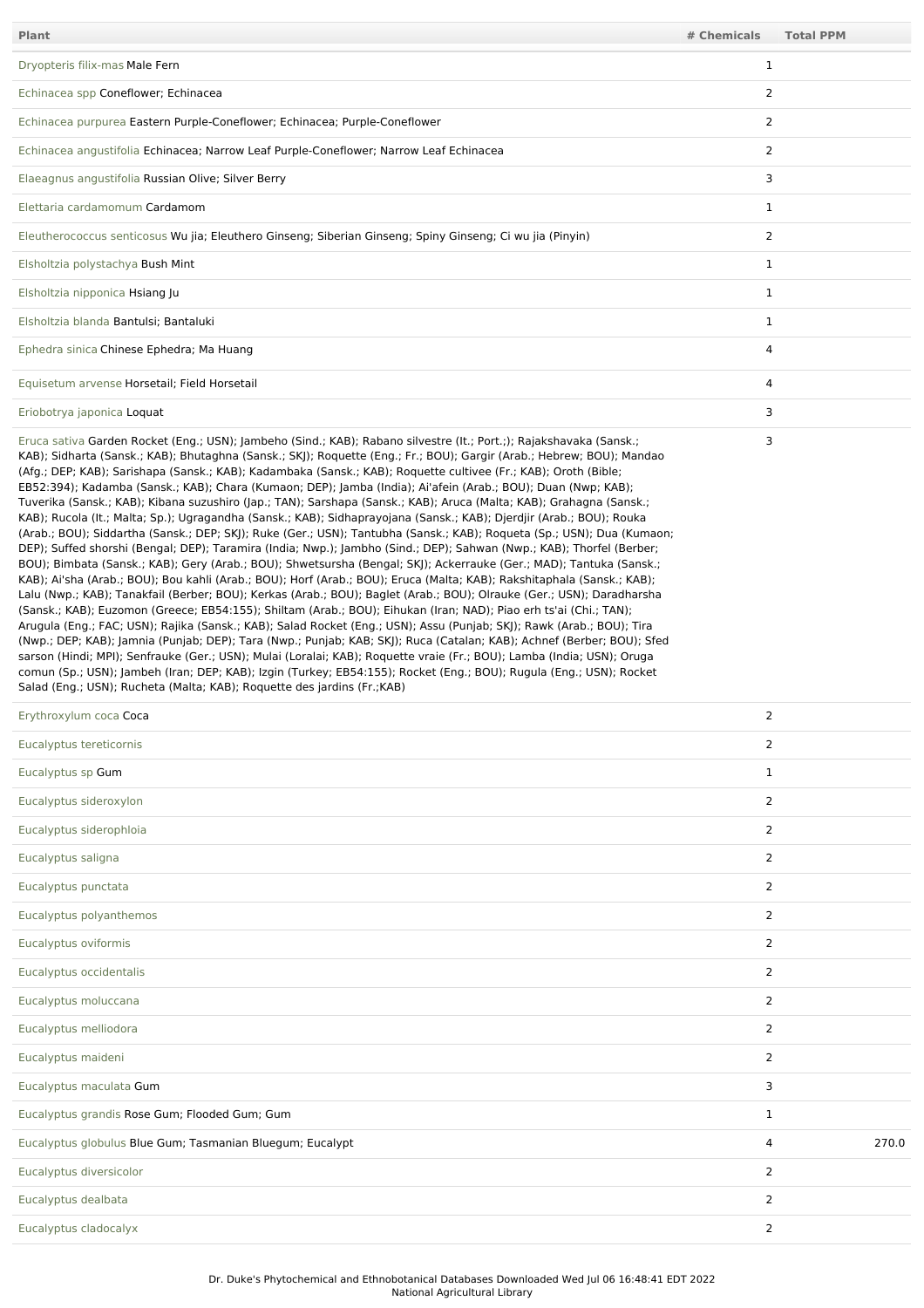| <b>Plant</b>                                                                                                                                                                                | # Chemicals    | <b>Total PPM</b> |
|---------------------------------------------------------------------------------------------------------------------------------------------------------------------------------------------|----------------|------------------|
| Eucalyptus citriodora Lemon Eucalyptus; Lemon-Scented Gum; Citron-Scented Gum; Spotted Gum                                                                                                  | 3              |                  |
| Eucalyptus camaldulensis                                                                                                                                                                    | 2              |                  |
| Eucalyptus botryoides                                                                                                                                                                       | 2              |                  |
| Eucalyptus bosistoana                                                                                                                                                                       | 2              |                  |
| Eucalyptus blakelyi                                                                                                                                                                         | 2              |                  |
| Eucalyptus astringens                                                                                                                                                                       | 2              |                  |
| Eucalyptus albens                                                                                                                                                                           | 2              |                  |
| Eucommia ulmoides Tu Chung; Du Zhong; Gutta-Percha Tree                                                                                                                                     | $\overline{2}$ |                  |
| Eupatorium perfoliatum Boneset                                                                                                                                                              | 2              |                  |
| Eupatorium odoratum Jack na bush                                                                                                                                                            | 1              |                  |
| Euphorbia lathyris Caper Spurge; Mole Plant                                                                                                                                                 | 3              |                  |
| Euphorbia hirta Queensland Asthma Herb                                                                                                                                                      | 3              |                  |
| Euphrasia officinalis Eyebright                                                                                                                                                             | 2              |                  |
| Fagopyrum esculentum Buckwheat                                                                                                                                                              | 3              |                  |
| Fallopia japonica Giant Knotweed; Japanese Knotweed; Mexican Bamboo; Hu-Zhang                                                                                                               | 1              |                  |
| Ferula jaeschkeana Jaechke's Ferula                                                                                                                                                         | 1              | 988.0            |
| Ficus carica Figueira (Port.); Echte Feige (Ger.); Fico (Ital.); Fig; Feigenbaum (Ger.); Higo (Sp.); Higuera Comun (Sp.);<br>Figuier Commun (Fr.)                                           | 6              |                  |
| Filipendula ulmaria Queen Of The Meadow; Meadowsweet                                                                                                                                        | 2              |                  |
| Foeniculum vulgare Fennel                                                                                                                                                                   | 8              | 6666.0           |
| Forsythia suspensa Lien-Chiao; Lian-Jiao                                                                                                                                                    | 1              |                  |
| Fragaria spp Strawberry                                                                                                                                                                     | 6              | 250.0            |
| Frangula alnus Buckthorn                                                                                                                                                                    | $\mathbf{1}$   |                  |
| Galega officinalis Goat's Rue; Galega                                                                                                                                                       | 2              |                  |
| Gaultheria procumbens Teaberry; Wintergrun (Ger.); Checkerberry; Mountain Tea; Wintergreen; Creeping Wintergreen                                                                            | $\overline{2}$ |                  |
| Gentiana lutea Yellow Gentian; Gentian                                                                                                                                                      | $\mathbf{1}$   |                  |
| Geranium thunbergii Oriental Geranium; Gennoshiouko                                                                                                                                         | 3              |                  |
| Ginkgo biloba Ginkgo; Maidenhair Tree                                                                                                                                                       | 6              |                  |
| Glechoma hederacea Alehoof                                                                                                                                                                  | $\mathbf{1}$   |                  |
| Gloriosa superba Glory Lily                                                                                                                                                                 | $\mathbf{1}$   |                  |
| Glycine max Soybean                                                                                                                                                                         | 5              | 9.0              |
| Glycyrrhiza uralensis Kan-Tsao; Gan-Cao; Chinese Licorice                                                                                                                                   | $\mathbf{1}$   |                  |
| Glycyrrhiza glabra Commom Licorice; Licorice-Root; Licorice; Smooth Licorice                                                                                                                | 5              | 5432.0           |
| Gossypium sp Cotton                                                                                                                                                                         | 3              |                  |
| Guazuma tomentosa                                                                                                                                                                           | $\overline{2}$ |                  |
| Haematoxylum campechianum Campechy; Logwood                                                                                                                                                 | $\mathbf{1}$   |                  |
| Hamamelis virginiana Witch Hazel                                                                                                                                                            | 3              | 320.0            |
| Harpagophytum procumbens Grapple Plant; Devil's Claw                                                                                                                                        | $\overline{2}$ |                  |
| Hedera helix Ivy                                                                                                                                                                            | $\mathbf{1}$   |                  |
| Helianthemum glomeratum                                                                                                                                                                     | $\mathbf{1}$   |                  |
| Helianthus annuus Girasol; Sunflower                                                                                                                                                        | 4              | 3442.0           |
| Hibiscus sabdariffa Rosa de Jamaica (Sp.); Roselle; Malventee (Ger.); Indian Sorrel; Red Sorrel; Rosella (Ger.); Sereni<br>(Sp.); Jamaica Sorrel; Kharkadi; Acedera de Guinea (Sp.); Sorrel | 3              |                  |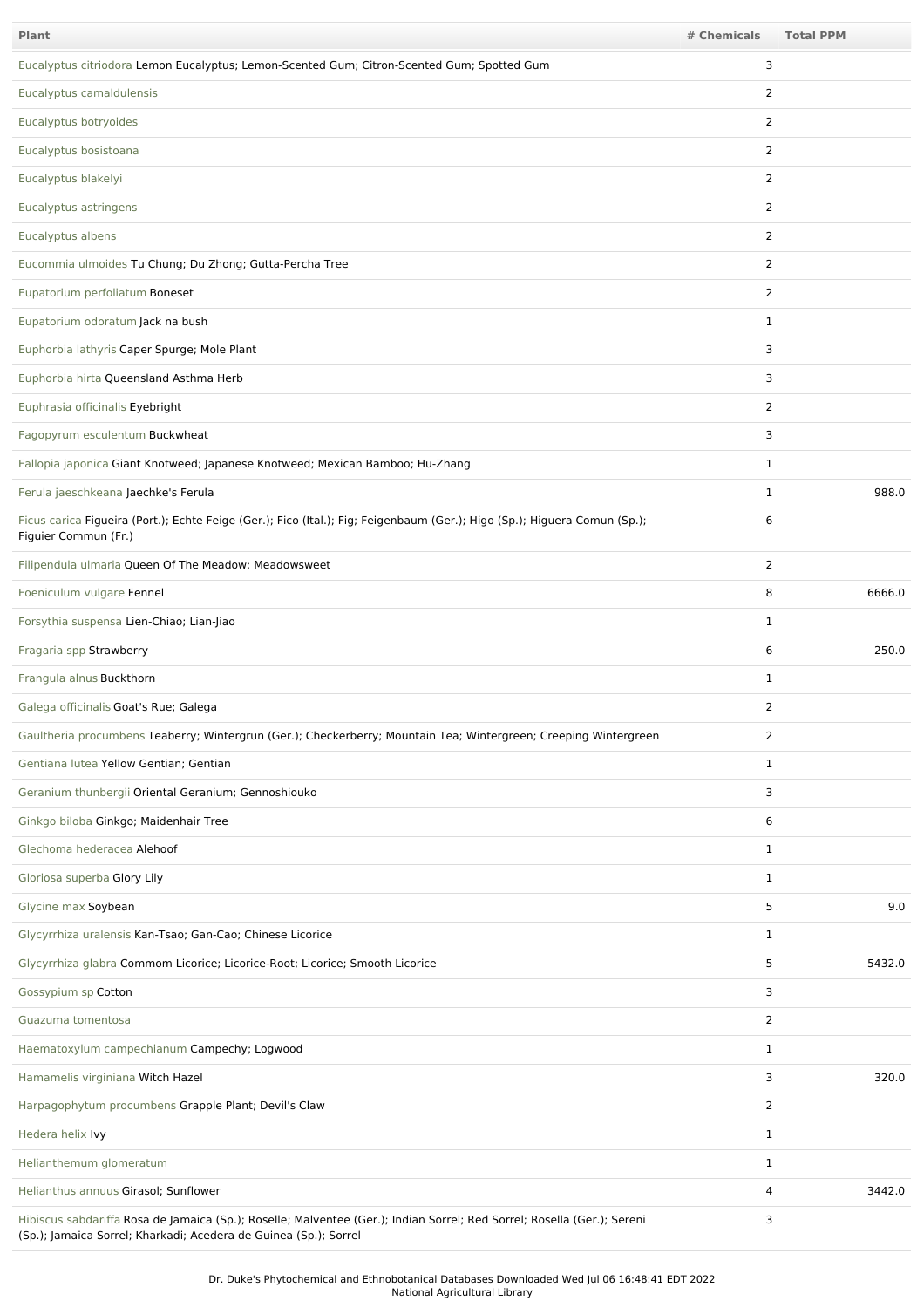| Plant                                                                                         | # Chemicals    | <b>Total PPM</b>  |
|-----------------------------------------------------------------------------------------------|----------------|-------------------|
| Hibiscus rosa-sinensis Chinese hibiscus; Shoe-flower                                          | 1              |                   |
| Hippophae rhamnoides Yellow Spine; Sallow Thorn; Sea Buckthorn                                | 2              |                   |
| Holarrhena pubescens Tellicherry Bark; Kurchi; Zhi Xie Mu; Conessi                            | 2              |                   |
| Hordeum vulgare Barley; Barleygrass                                                           | 1              |                   |
| Houttuynia cordata Fishwort; Yu Xing Cao; Dokudami                                            | $\overline{2}$ |                   |
| Humulus lupulus Hops                                                                          | 4              |                   |
| Hura crepitans Sandbox Tree                                                                   | $\overline{2}$ |                   |
| Hyacinthus orientalis Hyacinth                                                                | 3              | 46.00000000000001 |
| Hydrangea arborescens Smooth Hydrangea; Hydrangea                                             | 2              |                   |
| Hypericum perforatum Goatweed; Common St. Johnswort; Hypericum; Klamath Weed; St. John's-wort | 4              |                   |
| Hyssopus officinalis Hyssop                                                                   | 2              | 14.0              |
| Inula helenium Elecampane                                                                     | $\mathbf{1}$   |                   |
| Ipomoea batatas Sweet Potato                                                                  | $\mathbf{1}$   |                   |
| Iris x germanica Orris                                                                        | 3              |                   |
| Isatis tinctoria Dyer's Woad                                                                  | $\overline{2}$ |                   |
| Jasminum officinale Poet's Jessamine; Jasmine                                                 | $\overline{2}$ |                   |
| Juglans regia English Walnut                                                                  | 3              |                   |
| Juglans nigra Black Walnut                                                                    | 3              |                   |
| Juniperus communis Juniper; Common Juniper                                                    | 5              |                   |
| Kalanchoe spathulata Beach Bells                                                              | $\overline{2}$ |                   |
| Kalanchoe pinnata Air Plant; Siempre Viva                                                     | 3              |                   |
| Kalmia latifolia Mountain Laurel; Calico Bush; Spoonwood                                      | $\mathbf{1}$   |                   |
| Krameria triandra Rhatany                                                                     | 1              |                   |
| Lactuca sativa Lettuce                                                                        | 3              |                   |
| Lantana camara Wild Sage; Lantana                                                             | $\mathbf{1}$   |                   |
| Laurus nobilis Bay; Bayleaf; Bay Laurel; Grecian Laurel; Laurel; Sweet Bay                    | 6              |                   |
| Lavandula x intermedia Dutch Lavender; Lavandin                                               | 2              |                   |
| Lavandula x hybrida Hybrid Lavender                                                           | $\mathbf{1}$   |                   |
| Lavandula sp Lavender                                                                         | $\mathbf{1}$   |                   |
| Lavandula latifolia Aspic; Broad-Leaved Lavender; Spike Lavender                              | $\mathbf{1}$   | 84.0              |
| Lavandula angustifolia English Lavender                                                       | 1              |                   |
| Ledum palustre Wild Rosemary; Marsh Tea                                                       | $\overline{2}$ |                   |
| Lens culinaris Lentil                                                                         | 1              |                   |
| Leonurus cardiaca Motherwort                                                                  | 2              | 8.0               |
| Levisticum officinale Lovage                                                                  | $\mathbf{1}$   |                   |
| Ligustrum lucidum White Waxtree; Chinese Privet; Ligustri Fructus; Glossy Privet; Privet      | $\mathbf{1}$   |                   |
| Ligustrum japonicum Japanese Privet; Ligustri Fructus                                         | 5              |                   |
| Linum usitatissimum Flax; Linseed                                                             | $\mathbf{1}$   |                   |
| Lippia dulcis Sweet Herb                                                                      | $\mathbf{1}$   |                   |
| Lippia alba White Lippia                                                                      | $\mathbf{1}$   |                   |
| Liquidambar styraciflua Sweetgum; American Styrax                                             | 1              | 460000.0          |
| Liquidambar orientalis Oriental Styrax; Oriental Storax                                       | $\mathbf{1}$   | 300000.0          |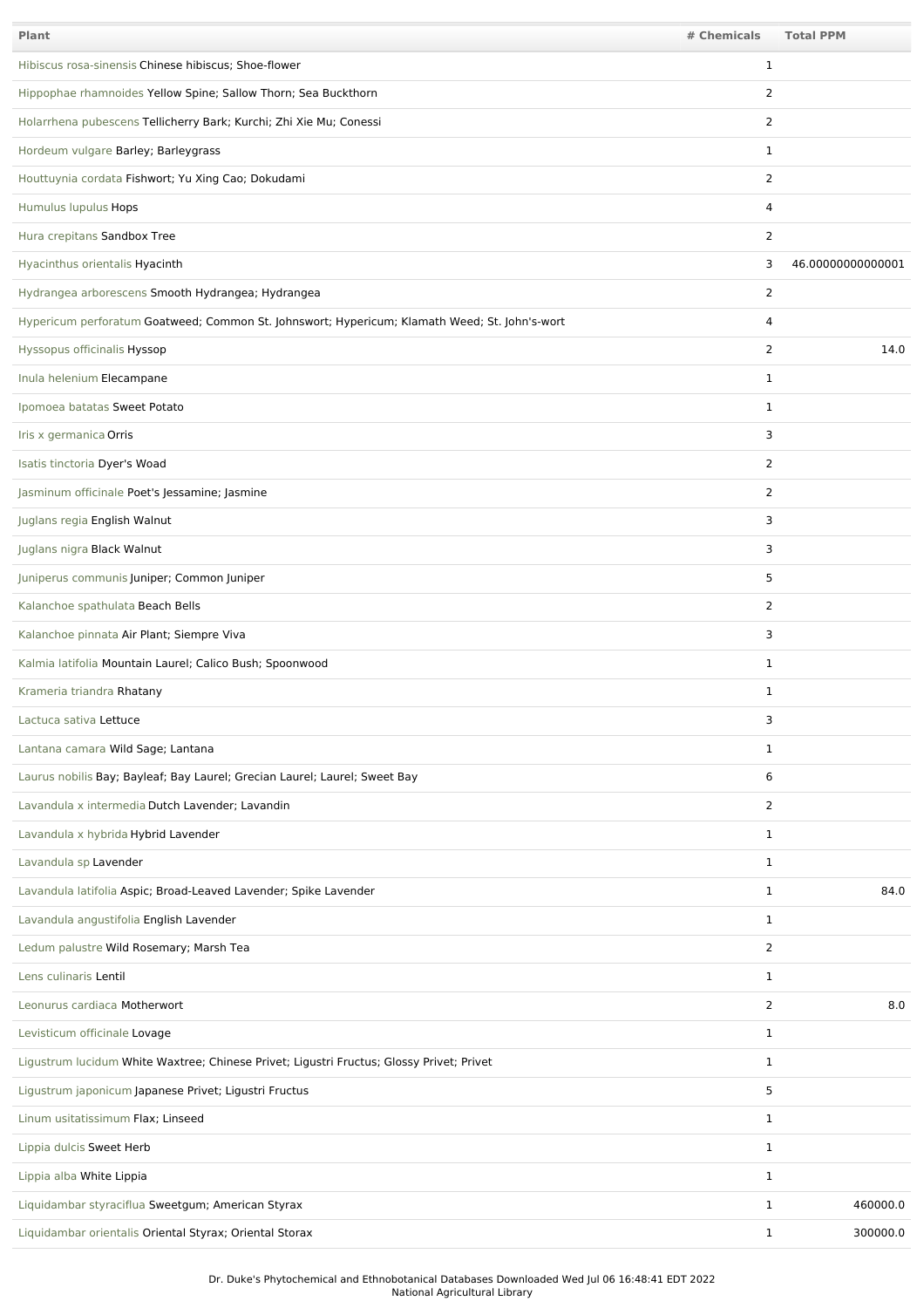| <b>Plant</b>                                                                                                                                                                                                                                        | # Chemicals    | <b>Total PPM</b> |
|-----------------------------------------------------------------------------------------------------------------------------------------------------------------------------------------------------------------------------------------------------|----------------|------------------|
| Ludwigia perennis Perennial ludwigia                                                                                                                                                                                                                | 1              |                  |
| Ludwigia adscendens Ascending ludwigia                                                                                                                                                                                                              | 1              |                  |
| Lycium chinense Kuko (Jap.); Chinese Wolfberry; Daun Koki (Indones.); Chinese Matrimony Vine; Chinesischer Bocksdorn<br>(Ger.); Spina Santa Cinese (Ital.); Gou Qi (Chin.); Lyciet de Chine (Fr.); Wolfberry; Chinese Boxthorn; Kaukichai (Malays.) | 2              |                  |
| Lycium barbarum Matrimony Vine; Barbary Matrimony Vine; Ning Xia Gou Qi (Chin.); Common Matrimony Vine; Duke of<br>Argyll's Eta Tree                                                                                                                | 1              |                  |
| Lycopersicon esculentum Tomato                                                                                                                                                                                                                      | 8              |                  |
| Lythrum salicaria Purple Loosestrife                                                                                                                                                                                                                | 1              |                  |
| Maclura pomifera Osage-Orange; Hedge Apple                                                                                                                                                                                                          | 2              |                  |
| Magnolia officinalis Magnolia-Bark; Hou Pu; Chinese Magnolia                                                                                                                                                                                        | 2              |                  |
| Magnolia kobus Hsin-I; Xin-Yi                                                                                                                                                                                                                       | 2              |                  |
| Magnolia fargesii Xin-Yi; Hsin-I                                                                                                                                                                                                                    | 1              |                  |
| Magnolia denudata Xin-Yi; Hsin-I                                                                                                                                                                                                                    | $\overline{2}$ |                  |
| Malus domestica Apple                                                                                                                                                                                                                               | $\overline{7}$ | 1446.0           |
| Mangifera indica Mango                                                                                                                                                                                                                              | 3              |                  |
| Maranta arundinacea Bermuda Arrowroot; Arrowroot                                                                                                                                                                                                    | $\overline{2}$ |                  |
| Marrubium vulgare White Horehound; Horehound                                                                                                                                                                                                        | 1              |                  |
| Matricaria recutita Annual Camomile; German Camomile; Wild Camomile                                                                                                                                                                                 | 3              |                  |
| Medicago sativa Alfalfa; Lucerne                                                                                                                                                                                                                    | 4              |                  |
| Melaleuca viridiflora Niaouli; Broad-Leaf Tea-Tree                                                                                                                                                                                                  | 2              |                  |
| Melaleuca leucadendra Cajeput                                                                                                                                                                                                                       | 1              |                  |
| Melaleuca bracteata Bracteate Tea-Tree                                                                                                                                                                                                              | 2              |                  |
| Melia azedarach Chinaberry                                                                                                                                                                                                                          | 4              |                  |
| Melilotus officinalis Yellow Sweetclover                                                                                                                                                                                                            | 4              |                  |
| Melissa officinalis Melissa; Balm; Lemonbalm; Bee Balm                                                                                                                                                                                              | 4              |                  |
| Mentha x rotundifolia Applemint                                                                                                                                                                                                                     | $\overline{2}$ | 600.0            |
| Mentha x piperita Peppermint                                                                                                                                                                                                                        | 3              | 0.8              |
| Mentha spicata Hortela da Folha Miuda; Spearmint                                                                                                                                                                                                    | $\mathbf{1}$   |                  |
| Mentha arvensis var. piperascens Field Mint; Cornmint; Japanese Mint                                                                                                                                                                                | $\mathbf{1}$   |                  |
| Menyanthes trifoliata Bogbean; Marsh Trefoil; Marsh Clover; Buckbean; Bog Myrtle; Water Trefoil                                                                                                                                                     | 3              |                  |
| Micromeria fruticosa Zopha; Zuta; Tea Hyssop                                                                                                                                                                                                        | $\overline{2}$ |                  |
| Monarda fistulosa Wild Bergamot                                                                                                                                                                                                                     | $\mathbf{1}$   | 124.0            |
| Monarda citriodora Lemon Mint                                                                                                                                                                                                                       | $\mathbf{1}$   |                  |
| Morinda citrifolia Noni; Indian Mulberry                                                                                                                                                                                                            | $\mathbf{1}$   |                  |
| Moringa oleifera Moringa; Ben Nut; Horseradish Tree; Drumstick Tree; Jacinto (Sp.); Benzolive Tree; West Indian Ben                                                                                                                                 | 2              |                  |
| Morus alba Sang-Pai-Pi; White Mulberry                                                                                                                                                                                                              | 3              |                  |
| Murraya koenigii Indian Curry Tree; Curry Leaf Tree; Curry Leaf                                                                                                                                                                                     | $\mathbf{1}$   |                  |
| Musa x paradisiaca Plantain; Banana                                                                                                                                                                                                                 | 2              |                  |
| Myristica fragrans nuez moscada (Sp.); Muskatnussbaum (Ger.); nogal moscado (Sp.); Nutmeg; Mace                                                                                                                                                     | 3              |                  |
| Myroxylon balsamum Peru Balsam; Tolu Balsam                                                                                                                                                                                                         | 4              |                  |
| Myrrhis odorata Myrrh; Cicely; Garden Myrrh; Sweet Chervil; Sweet Cicely                                                                                                                                                                            | $\mathbf{1}$   |                  |
| Narcissus tazetta Daffodil                                                                                                                                                                                                                          | $\overline{2}$ |                  |
| Nelumbo nucifera Water Lotus                                                                                                                                                                                                                        | $\overline{2}$ |                  |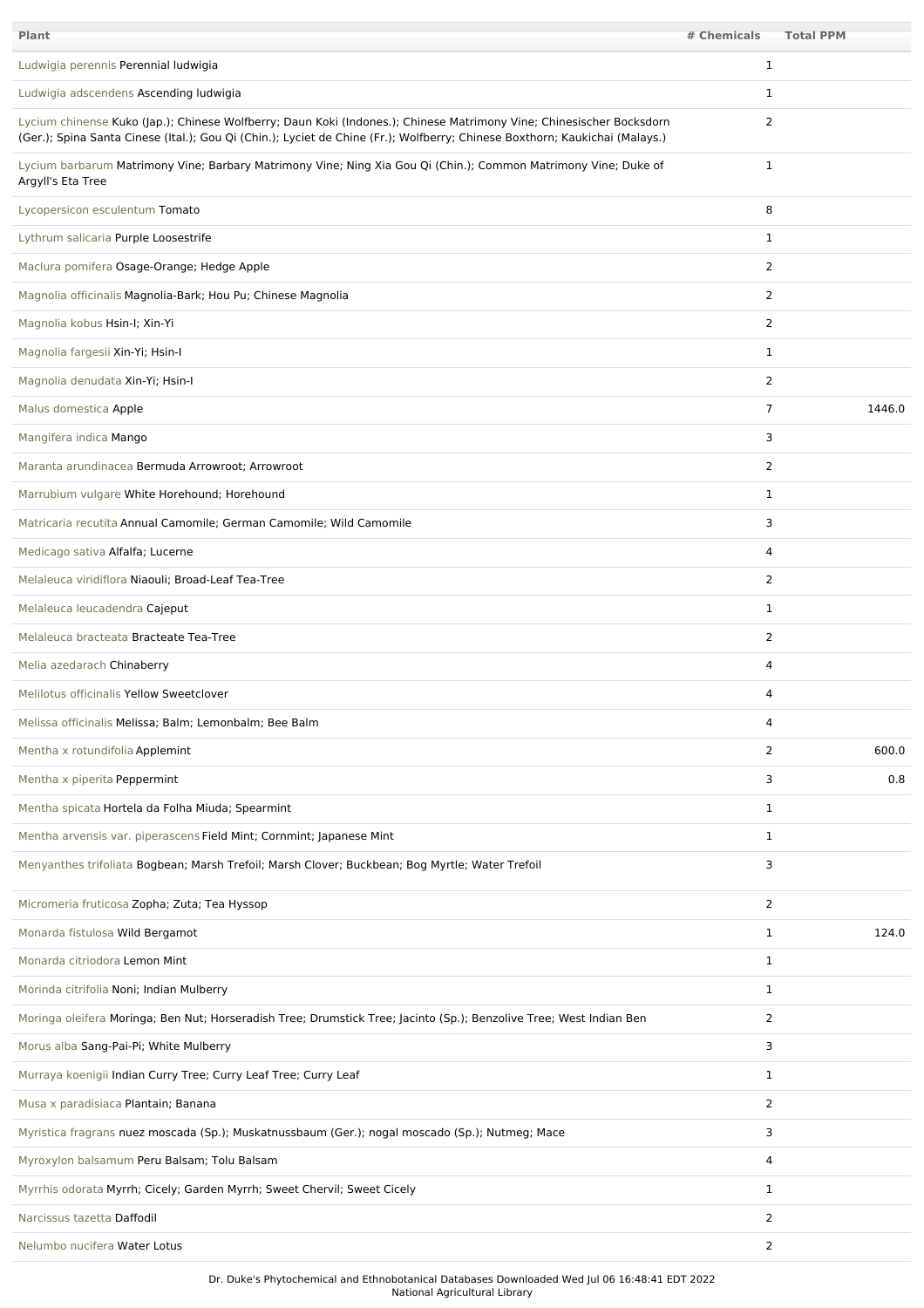| Plant                                                                                                                                                                                                                                 | # Chemicals    | <b>Total PPM</b> |
|---------------------------------------------------------------------------------------------------------------------------------------------------------------------------------------------------------------------------------------|----------------|------------------|
| Nepeta racemosa Catmint                                                                                                                                                                                                               | 1              |                  |
| Nepeta cataria Catnip                                                                                                                                                                                                                 | 1              |                  |
| Nerium oleander Oleander                                                                                                                                                                                                              | $\mathbf{1}$   |                  |
| Nicotiana tabacum Tobacco                                                                                                                                                                                                             | 5              |                  |
| Ocimum tenuiflorum Anise-Scented Basil                                                                                                                                                                                                | 1              |                  |
| Ocimum gratissimum Agbo; Shrubby Basil                                                                                                                                                                                                | 3              |                  |
| Ocimum canum Hoary Basil                                                                                                                                                                                                              | 1              |                  |
| Ocimum basilicum Sweet Basil; Basil; Cuban Basil                                                                                                                                                                                      | 4              | 29520.0          |
| Oenothera biennis Evening-Primrose                                                                                                                                                                                                    | 4              | 414000.0         |
| Olea europaea Olive                                                                                                                                                                                                                   | 6              |                  |
| Ononis spinosa Hauhechel (Ger.); Spiny Restharrow; Restharrow                                                                                                                                                                         | 5              |                  |
| Opuntia ficus-indica Prickly Pear; Nopal; Nopalito; Indian Fig                                                                                                                                                                        | $\mathbf{1}$   |                  |
| Origanum vulgare Wild Oregano; European Oregano; Wild Marjoram; Oregano; Pot Marjoram; Common Turkish Oregano                                                                                                                         | 5              | 264.0            |
| Origanum onites Oregano; Pot Marjoram                                                                                                                                                                                                 | 1              |                  |
| Origanum minutiflorum Small-Flowered Oregano                                                                                                                                                                                          | 1              |                  |
| Origanum majorana Sweet Marjoram; Marjoram                                                                                                                                                                                            | 3              |                  |
| Oryza sativa Rice                                                                                                                                                                                                                     | 2              | 1.8              |
| Paeonia suffruticosa Moutan; Moutan Peony; Tree Peony                                                                                                                                                                                 | 3              |                  |
| Paeonia officinalis Double Peony                                                                                                                                                                                                      | 2              |                  |
| Paeonia moutan Moutan; Tree Peony                                                                                                                                                                                                     | 3              |                  |
| Paeonia lactiflora Common Garden Peony; Bai Shao (Chinese); Peony; Chih-Shao; White Peony                                                                                                                                             | 3              | 44000.0          |
| Panax quinquefolius American Ginseng; Ginseng                                                                                                                                                                                         | 3              |                  |
| Panax notoginseng Sanchi Ginseng                                                                                                                                                                                                      | 1              |                  |
| Panax ginseng Chinese Ginseng; Korean Ginseng; Oriental Ginseng; Ginseng                                                                                                                                                              | 4              |                  |
| Papaver somniferum Opium Poppy; Poppyseed Poppy                                                                                                                                                                                       | 1              |                  |
| Passiflora incarnata Mayapple; Passionflower; Manzana de Mayo                                                                                                                                                                         | 2              |                  |
| Pastinaca sativa Parsnip                                                                                                                                                                                                              | $\overline{2}$ |                  |
| Perilla frutescens Perilla                                                                                                                                                                                                            | 3              |                  |
| Persea americana Avocado                                                                                                                                                                                                              | $\overline{2}$ |                  |
| Petasites japonicus Butterbur                                                                                                                                                                                                         | 1              |                  |
| Petasites hybridus European Butterbur                                                                                                                                                                                                 | 2              |                  |
| Petiveria alliacea Anamu; Mucura; Guinea Hen Leaf                                                                                                                                                                                     | $\overline{2}$ |                  |
| Petroselinum crispum Parsley                                                                                                                                                                                                          | 5              |                  |
| Peumus boldus Boldo                                                                                                                                                                                                                   | 2              | 158.0            |
| Phaseolus vulgaris Field Bean; Popping Bean; Wax Bean; String Bean; Snap Bean; Garden Bean; Haricot Vert; Navy<br>Bean; Dwarf Bean; French Bean; Haricot; Green Bean; Pop Bean; Haricot Bean; Black Bean; Flageolet Bean; Kidney Bean | 2              |                  |
| Phoenix dactylifera Date Palm                                                                                                                                                                                                         | 4              |                  |
| Phyllanthus niruri Seed On The Leaf                                                                                                                                                                                                   | $\mathbf{1}$   |                  |
| Phyllanthus emblica Myrobalan; Emblic                                                                                                                                                                                                 | 2              |                  |
| Physalis peruviana Cape Gooseberry; Ground Cherry                                                                                                                                                                                     | $\mathbf{1}$   |                  |
| Picrorhiza kurrooa Picrorhiza                                                                                                                                                                                                         | $\mathbf{1}$   |                  |
| Pimenta racemosa Bayrum Tree; West Indian Bay                                                                                                                                                                                         | $\mathbf{1}$   |                  |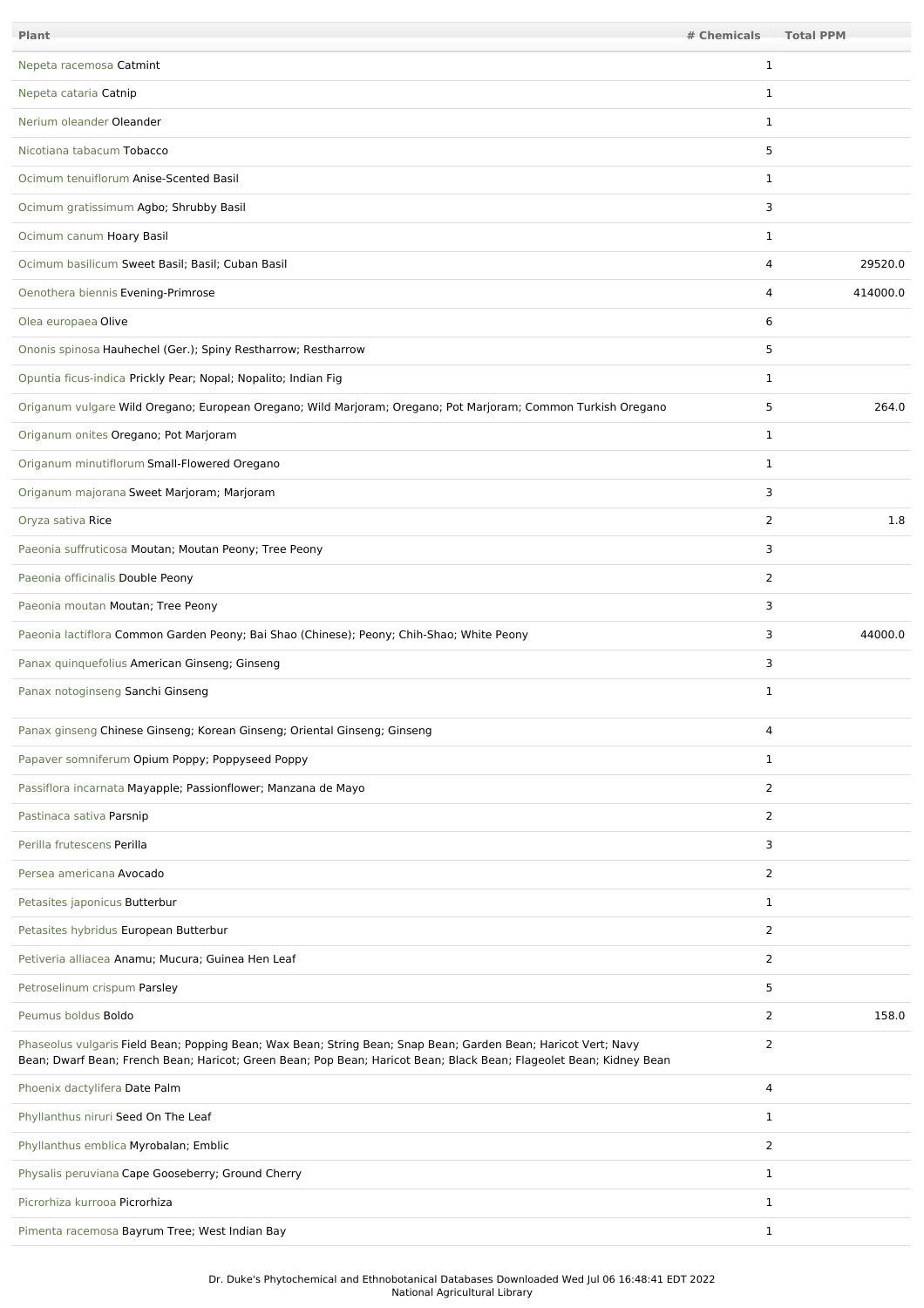| Plant                                                                                                                                                                | # Chemicals    | <b>Total PPM</b> |
|----------------------------------------------------------------------------------------------------------------------------------------------------------------------|----------------|------------------|
| Pimenta dioica Allspice; Jamaica-Pepper; Pimenta; Clover-Pepper; Pimento                                                                                             | 1              |                  |
| Pimpinella anisum Sweet Cumin; Anise                                                                                                                                 | 5              | 1800.0           |
| Pinus sylvestris Scotch Pine                                                                                                                                         | $\overline{7}$ |                  |
| Pinus mugo Dwarf Pine; Swiss Mountain Pine                                                                                                                           | 4              |                  |
| Piper nigrum Black Pepper; White Pepper; Pepper                                                                                                                      | 6              |                  |
| Piper methysticum Kava-Kava                                                                                                                                          | 3              |                  |
| Piper auritum Cordoncillo; Hierba Santa; Hoja Santa                                                                                                                  | 1              |                  |
| Pistacia lentiscus Mastic; Mastixbaum (Ger.); Mastictree; Lentisco (Sp.); Chios Mastictree                                                                           | 2              |                  |
| Pisum sativum Pea                                                                                                                                                    | $\overline{2}$ | 1000.0           |
| Plantago major Common Plantain                                                                                                                                       | 3              |                  |
| Plumeria acutifolia Frangipani                                                                                                                                       | 2              |                  |
| Podophyllum pleianthum Chinese Mayapple                                                                                                                              | 2              |                  |
| Podophyllum peltatum Mayapple                                                                                                                                        | $\overline{2}$ | 100000.0         |
| Podophyllum hexandrum Himalayan Mayapple                                                                                                                             | $\overline{2}$ |                  |
| Pogostemon cablin Patchouli                                                                                                                                          | $\overline{2}$ |                  |
| Polygala senega Senega; Seneca Snakeroot                                                                                                                             | $\mathbf{1}$   |                  |
| Polygonum hydropiperoides Mild Water Pepper                                                                                                                          | 3              |                  |
| Polygonum hydropiper Common Smartweed                                                                                                                                | $\overline{2}$ |                  |
| Polygonum aviculare Prostrate Knotweed                                                                                                                               | $\mathbf{1}$   |                  |
| Polypodium vulgare Common Polypody; Sweet Fern                                                                                                                       | $\mathbf{1}$   |                  |
| Populus tacamahacca Balm Of Gilead                                                                                                                                   | $\overline{2}$ |                  |
| Populus balsamifera Balsam Poplar                                                                                                                                    | $\overline{2}$ |                  |
| Prosopis juliflora Mesquite                                                                                                                                          | 1              |                  |
| Prunella vulgaris Self-Heal; Heal-All                                                                                                                                | 2              |                  |
| Prunus spinosa Blackthorn; Sloe                                                                                                                                      | 2              |                  |
| Prunus serotina Wild Cherry; Black Cherry                                                                                                                            | 4              |                  |
| Prunus persica Peach                                                                                                                                                 | 5              |                  |
| Prunus laurocerasus Cherry Laurel                                                                                                                                    | 4              | 3648.0           |
| Prunus dulcis Almond                                                                                                                                                 | 4              | 65600.0          |
| Prunus domestica Plum                                                                                                                                                | 3              |                  |
| Prunus cerasus Sour Cherry                                                                                                                                           | 4              | 24.0             |
| Prunus armeniaca Apricot                                                                                                                                             | 3              |                  |
| Psidium guajava Guava                                                                                                                                                | 4              |                  |
| Psidium cattleianum Strawberry Guava                                                                                                                                 | 2              |                  |
| Pteridium aquilinum Bracken Fern; Bracken                                                                                                                            | 5              |                  |
| Pterocarpus marsupium Indian Kino; Malabar Kino; bijasal                                                                                                             | $\overline{2}$ |                  |
| Pueraria montana Kudsu; Kudzu                                                                                                                                        | 2              |                  |
| Punica granatum Romanzeiro (Port.); Mangrano (Sp.); Granatapfelstrauch (Ger.); Granatapfelbaum (Ger.); Pomegranate;<br>Granado (Sp.); Grenadier (Fr.); Zakuro (Jap.) | 5              |                  |
| Pycnanthemum pilosum Pilose Mountain Mint                                                                                                                            | $\mathbf{1}$   |                  |
| Pyrus communis Pear                                                                                                                                                  | 2              | 56.0             |
| Quercus velutina Black Oak                                                                                                                                           | $\mathbf{1}$   |                  |
| Quercus rubra Northern Red Oak                                                                                                                                       | $\mathbf{1}$   |                  |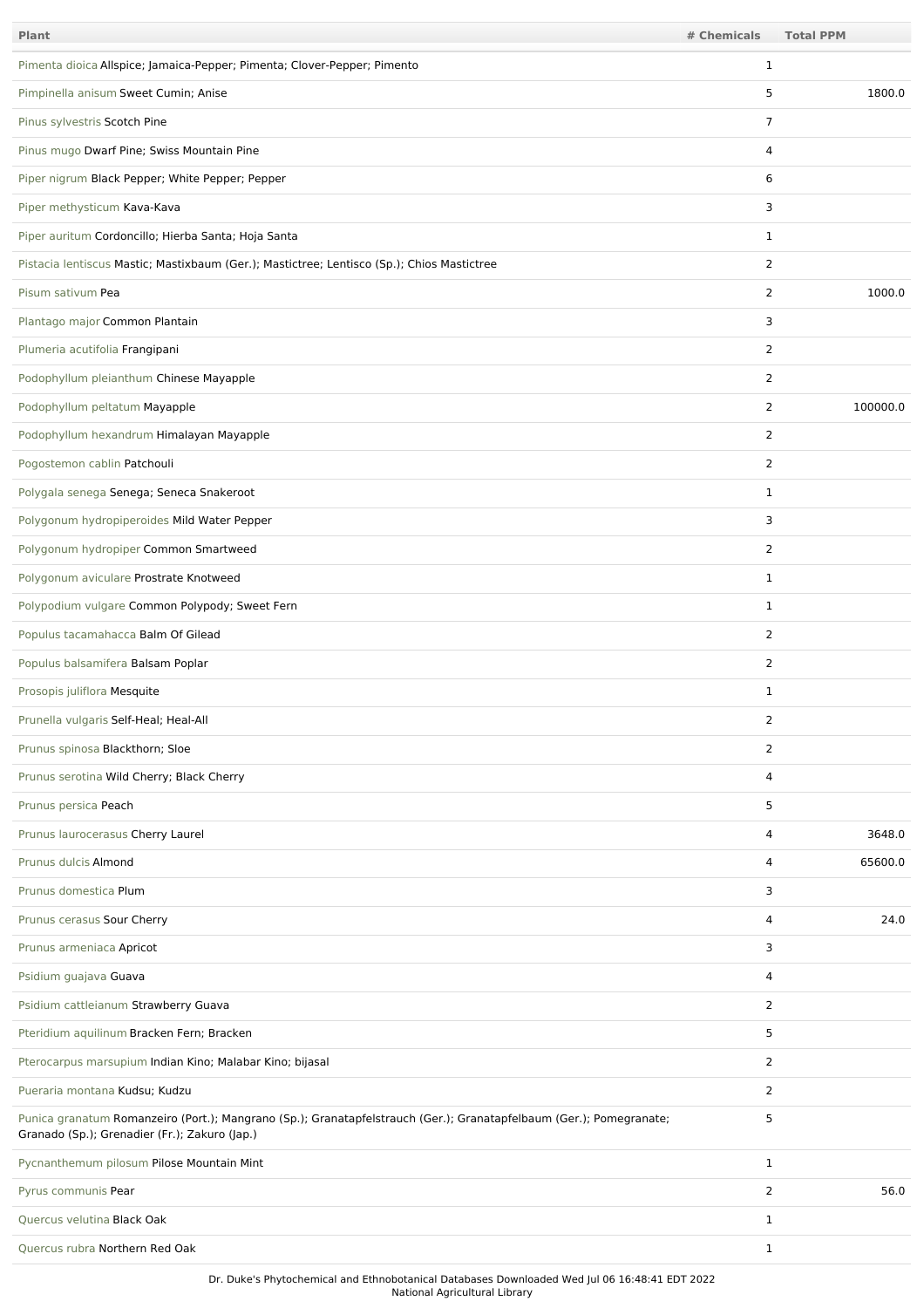| Plant                                                                                                          | # Chemicals    | <b>Total PPM</b> |
|----------------------------------------------------------------------------------------------------------------|----------------|------------------|
| Quercus robur English Oak                                                                                      | $\mathbf{1}$   |                  |
| Quercus infectoria Aleppo Oak; Dyer's Oak; Gall Oak                                                            | 1              |                  |
| Quercus alba White Oak                                                                                         | $\mathbf{1}$   |                  |
| Raphanus sativus Radish                                                                                        | 1              | 182.0            |
| Rheum rhabarbarum Rhubarb                                                                                      | 2              | 88.0             |
| Rheum palmatum Chinese Rhubarb                                                                                 | 2              |                  |
| Rheum officinale Chinese Rhubarb                                                                               | $\mathbf{1}$   |                  |
| Rhododendron ponticum Pontic Alpenrose                                                                         | $\mathbf{1}$   |                  |
| Rhododendron ferrugineum Rusty-Leaved Alpenrose                                                                | $\mathbf{1}$   |                  |
| Rhododendron dauricum Chinese Alpenrose                                                                        | 2              |                  |
| Rhus toxicodendron Poison Ivy                                                                                  | $\overline{2}$ |                  |
| Rhus coriaria Sicilian Sumac; Sumac; Tanner's Sumac                                                            | $\mathbf{1}$   |                  |
| Rhynchosia minima Burn Mouth Vine                                                                              | $\mathbf{1}$   |                  |
| Ribes uva-crispa Gooseberry                                                                                    | $\mathbf{1}$   |                  |
| Ribes nigrum Black Currant                                                                                     | $\overline{7}$ |                  |
| Ricinus communis Castorbean                                                                                    | 3              |                  |
| Robinia pseudoacacia Black Locust                                                                              | $\overline{2}$ |                  |
| Rosa spp Rose Hips                                                                                             | $\mathbf{1}$   |                  |
| Rosa gallica French Rose                                                                                       | $\mathbf{1}$   |                  |
| Rosa damascena Damask Rose                                                                                     | 2              |                  |
| Rosa canina Dogbrier; Dog Rose; Rose                                                                           | $\overline{2}$ |                  |
| Rubus spectabilis Salmonberry                                                                                  | $\mathbf{2}$   |                  |
| Rubus parviflorus Salmonberry; Thimbleberry                                                                    | $\overline{2}$ |                  |
| Rubus idaeus Raspberry; Red Raspberry                                                                          | 6              |                  |
| Rubus fruticosus Blackberry                                                                                    | 1              |                  |
| Rumex crispus Yellow Dock; Sour Dock; Lengua De Vaca; Curly Dock                                               | $\mathbf{1}$   |                  |
| Rumex acetosa Garden Sorrel                                                                                    | $\mathbf{1}$   |                  |
| Ruta graveolens Rue                                                                                            | $\overline{2}$ |                  |
| Salix alba White Willow                                                                                        | $\overline{2}$ |                  |
| Salvia sp. Chia                                                                                                | $\mathbf{1}$   |                  |
| Salvia sclarea Clary Sage                                                                                      | 3              | 3680.0           |
| Salvia officinalis Sage                                                                                        | $\overline{2}$ |                  |
| Sambucus nigra European Elder; European Alder; Black Elder; European Elderberry; Elder                         | 4              |                  |
| Sambucus canadensis Sweet Elder; American Elderberry; Elderberry; American Elder                               | $\mathbf{1}$   |                  |
| Sanguisorba officinalis Greater Burnet                                                                         | $\overline{2}$ |                  |
| Sanguisorba minor Small Burnet                                                                                 | 3              |                  |
| Santolina chamaecyparissus Lavender Cotton                                                                     | $\mathbf{1}$   |                  |
| Sassafras albidum Sassafras                                                                                    | $\mathbf{1}$   |                  |
| Satureja obovata Iberian Savory; Savory                                                                        | $\mathbf{1}$   |                  |
| Schinus terebinthifolius Brazilian Peppertree                                                                  | $\overline{2}$ |                  |
| Schinus molle California Peppertree; Mastic-Tree; Peruvian Peppertree                                          | 3              |                  |
| Schisandra chinensis Five-Flavor-Fruit; Chinese Magnolia Vine; Wu Wei Zi; Schizandra; Wu Wei Zu; Magnolia Vine | 1              |                  |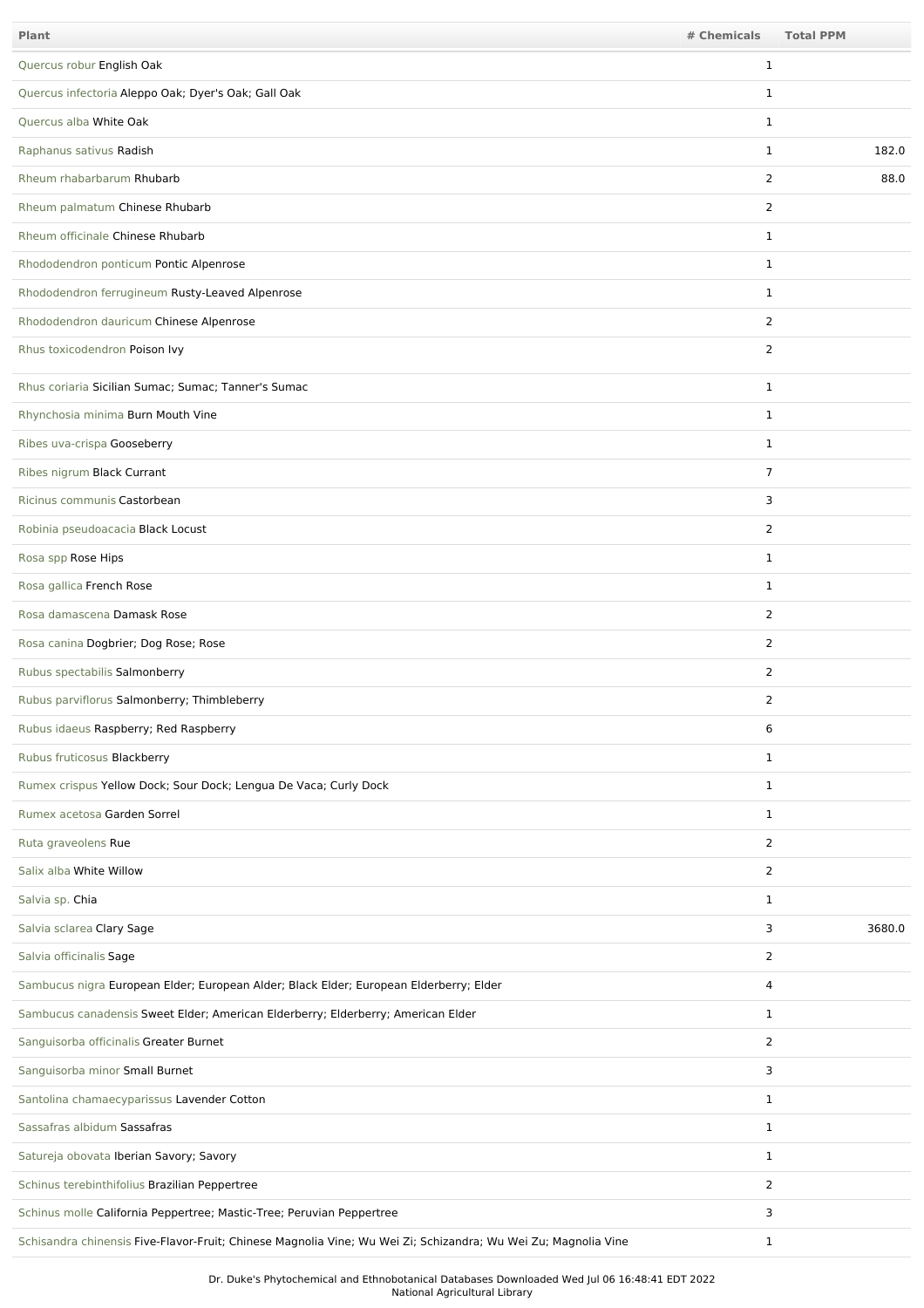| Plant                                                                                                                                                                                           | # Chemicals    | <b>Total PPM</b> |
|-------------------------------------------------------------------------------------------------------------------------------------------------------------------------------------------------|----------------|------------------|
| Scutellaria baicalensis Chinese Skullcap; Huang Qin; Baikal Skullcap                                                                                                                            | 1              |                  |
| Senna occidentalis Coffee Senna                                                                                                                                                                 | 1              |                  |
| Serenoa repens Saw Palmetto; Scrub-Palmetto                                                                                                                                                     | 3              |                  |
| Sesamum indicum Ajonjoli (Sp.); Sesamo (Sp.); Sesame; Benneseed; Beni                                                                                                                           | $\overline{2}$ |                  |
| Silybum marianum Lady's Thistle; Milk Thistle                                                                                                                                                   | $\overline{2}$ |                  |
| Skimmia arborescens Skimmia                                                                                                                                                                     | 1              |                  |
| Solanum tuberosum Potato                                                                                                                                                                        | 5              | 254.0            |
| Solidago virgaurea Woundwort; European Goldenrod                                                                                                                                                | 1              |                  |
| Solidago gigantea Early Goldenrod                                                                                                                                                               | 4              |                  |
| Sophora japonica Japanese Pagoda Tree                                                                                                                                                           | 3              |                  |
| Sorbus aucubaria Rowan Berry                                                                                                                                                                    | 4              |                  |
| Spartium junceum Genet; Weaver's Broom; Spanish Broom                                                                                                                                           | 1              |                  |
| Spinacia oleracea Spinach                                                                                                                                                                       | 4              | 304.0            |
| Stachys officinalis Wood Betony; Bishop's-Wort; Betony; Purple Betony                                                                                                                           | 1              |                  |
| Stachytarpheta cayennensis Verbena                                                                                                                                                              | $\mathbf{1}$   |                  |
| Stevia rebaudiana Ca-A-E; Sweet Leaf of Paraguay; Stevia                                                                                                                                        | 1              |                  |
| Styrax tonkinensis Siam Benzoin                                                                                                                                                                 | 2              | 2.0              |
| Styrax benzoin Styrax; Benzoin; Onycha                                                                                                                                                          | 3              |                  |
| Syringa vulgaris Lilac                                                                                                                                                                          | $\overline{2}$ |                  |
| Syzygium aromaticum Clovetree; Clove                                                                                                                                                            | 5              | 4.0              |
| Tabebuia impetiginosa Taheebo; Pau d'arco                                                                                                                                                       | 3              |                  |
| Tagetes patula French Marigold                                                                                                                                                                  | 3              |                  |
| Tagetes minuta Aztec Marigold; Muster John Henry; Dwarf Marigold; Stinking-Roger; Wild Marigold; Mexican Marigold                                                                               | $\overline{2}$ |                  |
| Tagetes lucida Anise Marigold; Sweet-Mace; Sweet-Scent Mexican Marigold; Sweet-Scent Marigold                                                                                                   | 1              |                  |
| Tagetes erecta Aztec Marigold; Marigold                                                                                                                                                         | 1              |                  |
| Tamarindus indica Tamarind; Indian Tamarind; Kilytree                                                                                                                                           | $\mathbf{1}$   |                  |
| Tanacetum vulgare Tansy                                                                                                                                                                         | $\mathbf{1}$   |                  |
| Tanacetum parthenium Feverfew                                                                                                                                                                   | 2              |                  |
| Taraxacum officinale Dandelion                                                                                                                                                                  | 3              |                  |
| Taxus baccata Common Yew                                                                                                                                                                        | 4              |                  |
| Telosma cordata Merrill flowers                                                                                                                                                                 | $\mathbf{1}$   |                  |
| Terminalia ivorensis Blackbark; Shinglewood; Emire; Satinwood; Black Afara; Brimstonewood; Idigbo                                                                                               | $\mathbf{1}$   |                  |
| Terminalia chebula Chebulic Myrobalan; Black Myrobalan; Ink Nut; Myrobalan                                                                                                                      | $\overline{2}$ |                  |
| Terminalia catappa Indian Almond; Malabar Almond; Tropical Almond                                                                                                                               | $\overline{2}$ |                  |
| Teucrium scordium Water Germander                                                                                                                                                               | $\mathbf{1}$   |                  |
| Teucrium polium Golden Germander                                                                                                                                                                | $\mathbf{1}$   |                  |
| Teucrium montanum Mountain Germander                                                                                                                                                            | $\mathbf{1}$   |                  |
| Teucrium botrys Field Germander                                                                                                                                                                 | $\mathbf{1}$   |                  |
| Theobroma cacao Cacao                                                                                                                                                                           | 4              |                  |
| Thespesia populnea Indian tulip tree                                                                                                                                                            | 2              |                  |
| Thevetia peruviana Adelfa Amarilla (Sp.); Chirca (Sp.); Yellow Oleander; Cabalonga (Sp.); Loandro-Amarelo (Port.);<br>Peruvian Yellow Oleander; Oleandre Jaune (Fr.); Thevetie (Ger.); Luckynut | $\overline{2}$ |                  |